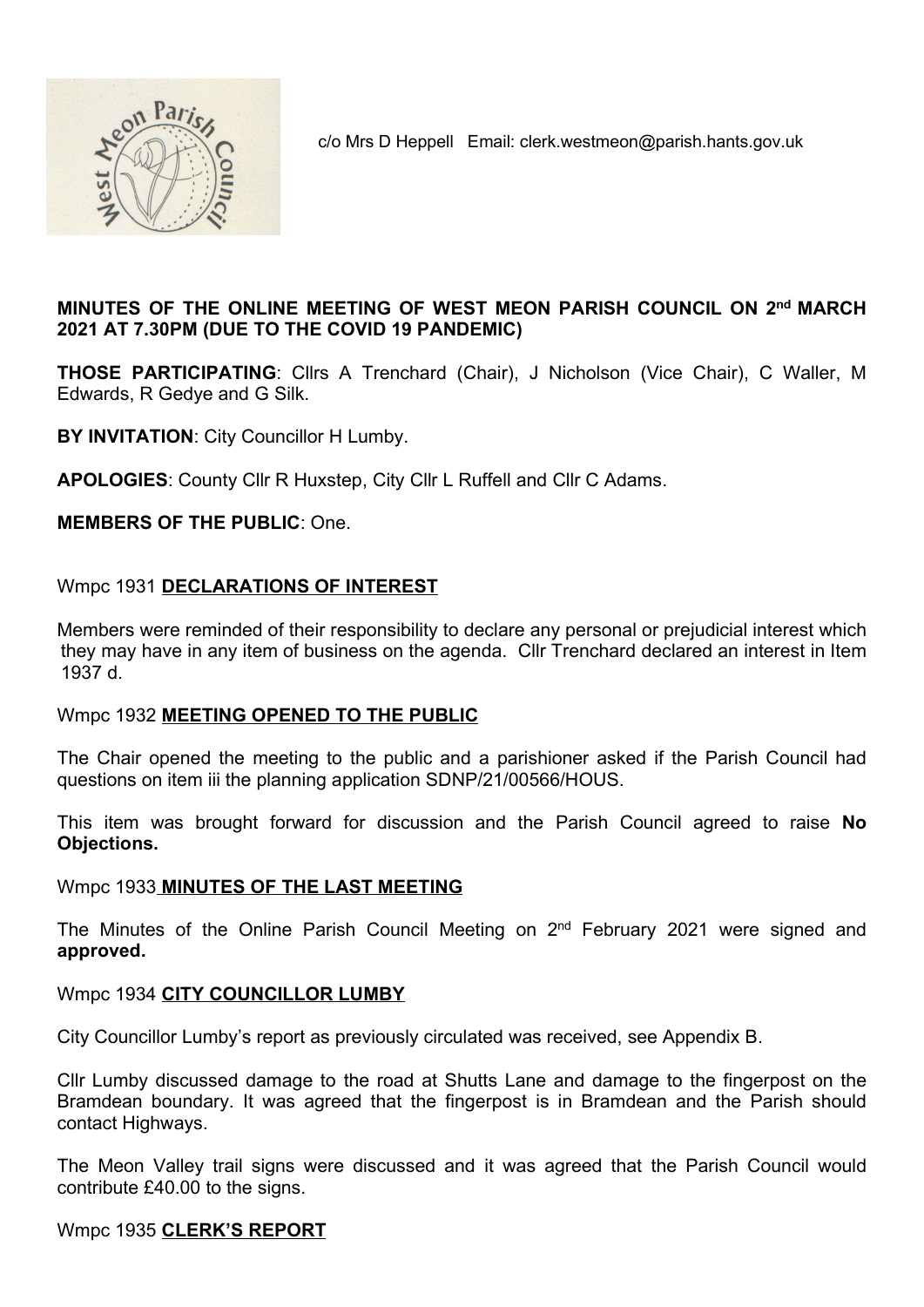The Clerk's report was received:

- Comments have been emailed to Councillors on the appeal by Mrs A Cooper, site address: Hayden Barn Cottage Hayden Lane, Warnford, SOUTHAMPTON, SO32 3LF. The Planning Inspectorate have agreed comments can be submitted on 3rd March.
- WCC Conservation Officer has been contacted and information submitted from War Memorial Trust requesting whether Listed Building consent is required for the works.
- Bramson and Childs solicitors have been informed that CIIr Edwards and Giles Wheeler-Bennett are WMPC contacts to discuss the lease agreement for the rifle club.
- WCC has carried out play inspections last week and comments are awaited.

# TO RECEIVE WORKING GROUPS

## Wmpc 1936 PLANNING

- i) SDNP/21/00727/HOUS Walnut House Alton Road West Meon GU321LQ Proposal: Demolition of existing run down single storey rear extension to be replaced with part single part two storey modern extension. Internal alterations to accommodate annex features for elderly relative. It was agreed that there are no objections in principle to the extension, but concerns are raised to its modern design and use of materials, and consider the design of the extension should reflect its position in the West Meon Conservation Area and comply with guidance in the West Meon Design Statement
- ii) SDNP/20/05875/PRE Westbury House Nursing Home West Meon Road East Meon Petersfield Hampshire GU32 1HY. Proposal: Replacement of existing property with 10no. Dwellings and associated access and landscape alterations. Pre-application submission. This item was discussed but no comments have been requested by SDNP as it's a pre-application submission. The Parish Council consider a traffic management plan is required and concerns were raised about the entrance.
- iii) SDNP/21/00566/HOUS 2 Knapps Yard, West Meon GU321LE Proposal: Demolition of existing garage and construction of two storey side extension. The Parish Council agreed to raise no objections.
- iv) It was agreed that comments circulated via emailed from Councillors on the appeal by Mrs A Cooper Site Address: Hayden Barn Cottage Hayden Lane, Warnford, SOUTHAMPTON, SO32 3LF were agreed and should be forwarded to the Planning Inspectorate, who have agreed comments can be submitted on 3rd March.

## FINANCE AND ADMINISTRATION

- A request of £40.00 from Corhampton & Meonstoke Parish Council towards Hampshire County Council Countryside Service shared access signs for the Meon Valley Trail from Wickham to West Meon. It was agreed that WMPC would contribute £40.00.
- The Parish Council Firework and Parking Policy was agreed.

# Payments 2nd March 2021

T Hickmore Repairs map board **EXALL EXACT SERVICE 200** WCC Dog Bins **£520.00**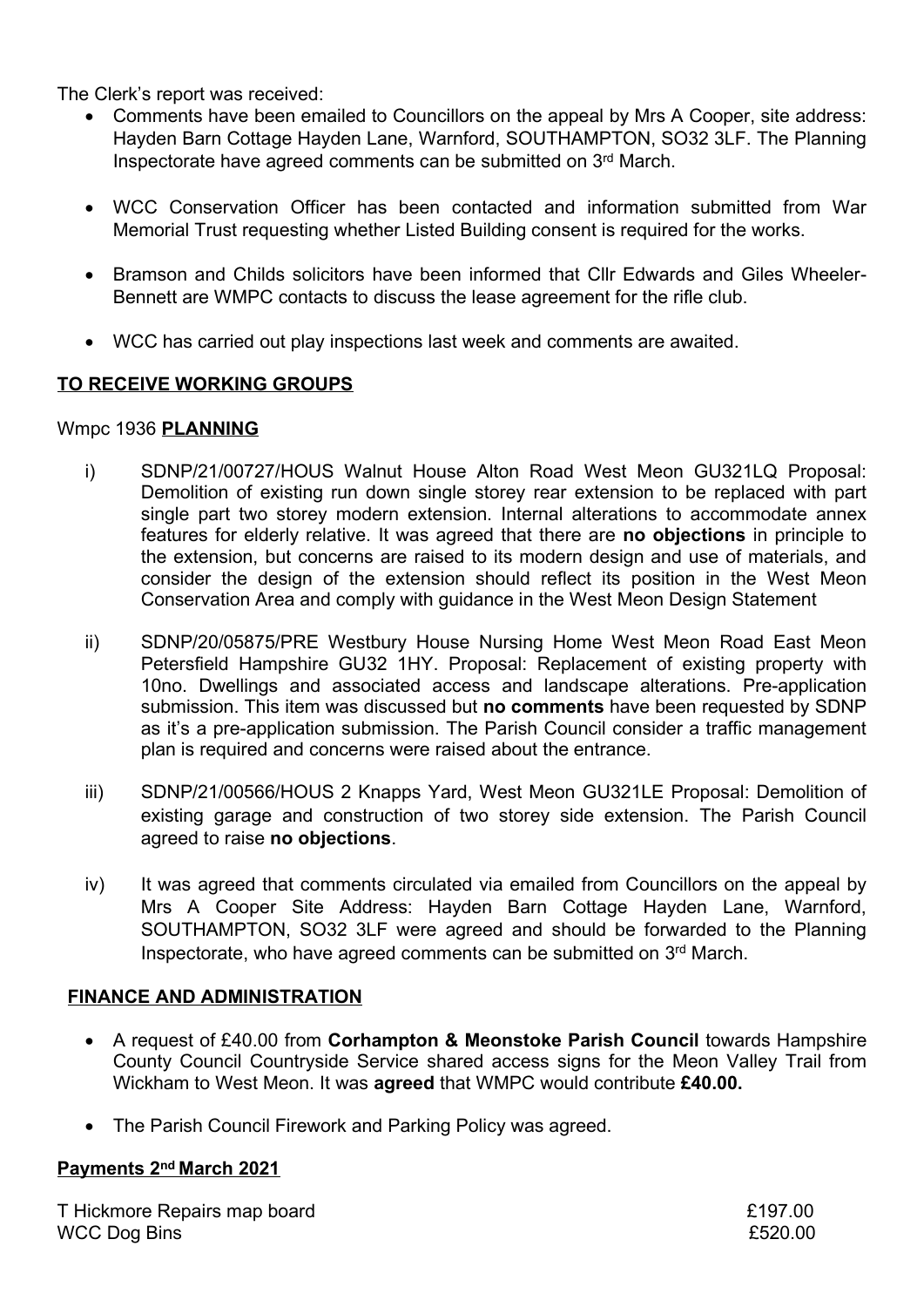| M Edwards Recreation ground maintenance | £3,810.82 |
|-----------------------------------------|-----------|
| <b>BACS D Heppell salary march</b>      |           |
| <b>BACS Expenses</b>                    | £35.59    |
| <b>BACS HMRC</b>                        | £26.80    |
| Meon Valley Trail Signage               | £40.00    |

It was unanimously **agreed** to approve the schedule of payments.

# Wmpc 1937 HIGHWAYS AND TRANSPORT

- a) Silk Services are quoting for 4 new coping stones for the damaged Flint Wall.
- b) Cllr Trenchard advised that she has reported potholes on Coombes Lane, Station Road and Church Road to HCC.
- c) Cllr Waller reported repairs have been completed on the mapboard.
- d) Cllr Silk received a quote from A Hoare for work to the Holm Oak. It was reviewed and agreed that the Arbor-venture quote would be accepted.
- e) Cllr Edwards reported that he had contacted Giles Wheeler-Bennett about valuing the land for the lease agreements, as this is necessary. It was agreed that they would value the land on behalf of WMPC.

# Wmpc 1938 COMMUNITY, RECREATION AND TRANSPORTATION

It was agreed that a plaque would be erected on the bench to commemorate Mr Dave Compton, which Cllr Waller would arrange.

Cllr Edwards advised that the bus shelter windows are being made at present.

Parish News items: WMPC Firework and Parking Policy agreed and a reminder not to speed through the village from East End

# Wmpc 1939 ITEMS TO BE CONSIDERED AT THE NEXT MEETING

Bus shelter, Parish news, lease agreement.

## Wmpc 1940 DATES OF NEXT MEETINGS

Tuesday 13<sup>th</sup> April 2021, Tuesday 4<sup>th</sup> May 2021, Tuesday 2<sup>nd</sup> June 2021, Tuesday 6<sup>th</sup> July 2021. All online meetings until further notice.

The meeting closed at 9.00pm

Chair ……………………….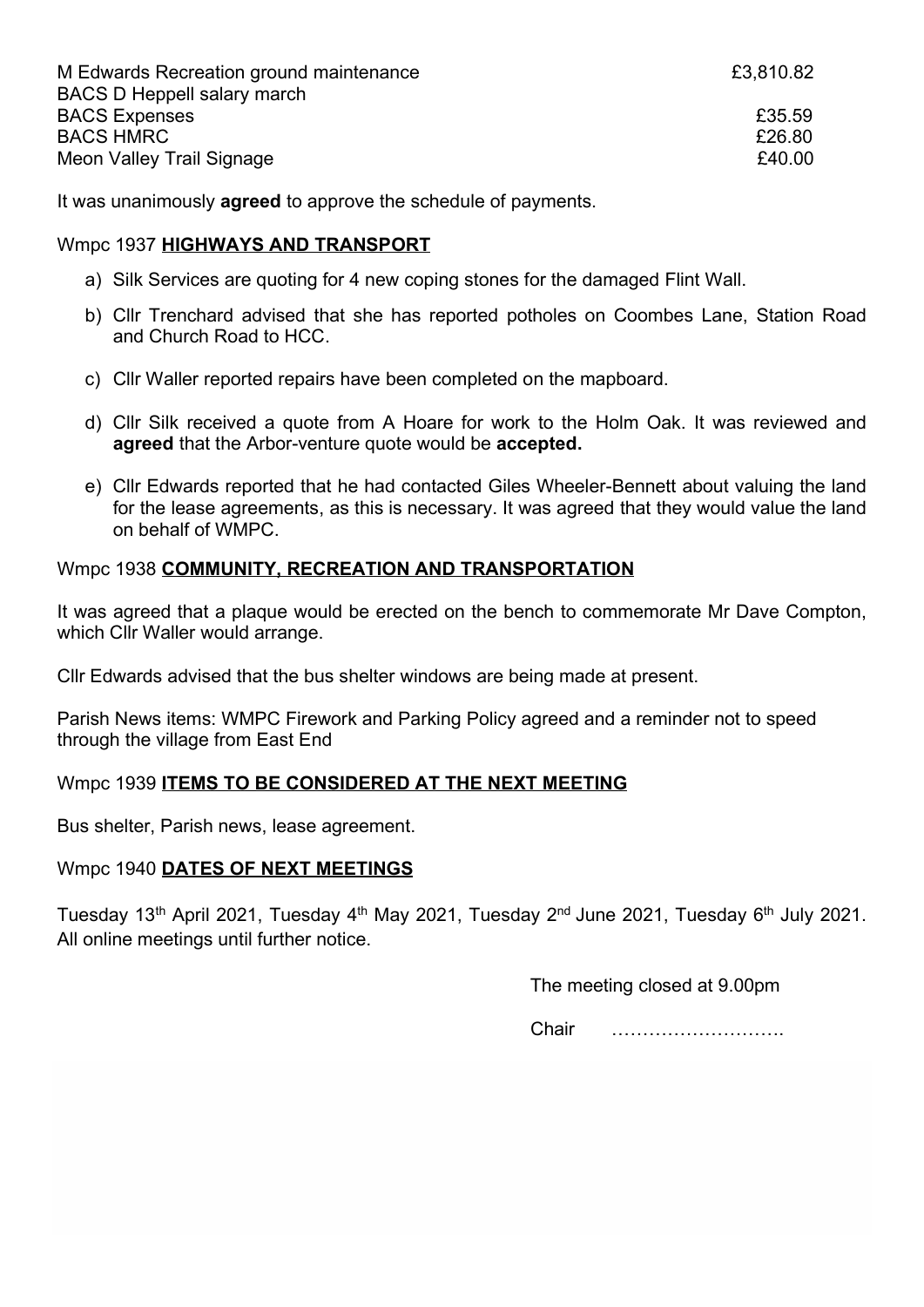# Appendix A

# Hampshire County Council Divisional Report for:

Hampshire County Council Divisional Report for:

West Meon Parish Council Meeting

COVID-19 (Reports' standing paragraph)

The pandemic is still very much with us. Professor Chris Whitty's persistent advice is for each of us to assume that we are carrying the virus and therefore to behave accordingly – obey the rules. For up to date, data, please see: Hampshire COVID-19 data | Health and social care | Hampshire County Council (hants.gov.uk)

Keep following the rules – even after your vaccine

With the COVID-19 vaccination programme underway, Hampshire County Council and the NHS are reminding residents who have received their vaccine that it is vital to keep following the rules of Hands-Face-Space to avoid putting others at risk.

Councillor Judith Grajewski, Hampshire County Council's Executive Member for Public Health said: 'The COVID-19 vaccine is a big breakthrough and a key tool in our fight against this serious and highly infectious disease. I know how keen everyone is to get their jab and get back to normal, but for those who have received their first dose, it can take a week or two to build up some protection from the virus, and it is not yet known whether people who have had the vaccine can still transmit COVID-19. Therefore, it is vital to continue following the rules after being vaccinated, to ensure that you don't unknowingly pass on the virus to anybody else. This is particularly important if you are caring for or seeing someone who is clinically vulnerable because you could be putting them at risk of severe illness or even death.' In the current national lockdown, everyone should stay at home as much as possible. However, getting the COVID-19 vaccine, or any other vaccine, is an important medical appointment and a valid 'essential reason' for travelling. Dr Barbara Rushton, Clinical Chair, South Eastern Hampshire, Hampshire and Isle of Wight Partnership of Clinical Commissioning Groups said: "The COVID-19 vaccine is a safe and effective way to protect yourself and your loved ones. The vaccination programme is continuing to roll out over the weeks and months ahead, with more and more people benefitting. The vaccine is being offered to those in the priority groups first before being rolled out to the rest of the population and you will be contacted when it is your turn to receive the vaccine, either by your GP practice or the national booking service, and advised how to book an appointment. However, it will take time to vaccinate everyone, so in the meantime please continue to follow Government guidance to protect the NHS and save lives." If you have to leave home for an essential reason, keep 2m distance from anyone who is not in your household or support bubble. We all want an end to lockdown, so it is now more important than ever that we continue to observe these simple behaviours, to prevent further spread of the virus and protect our communities. Remember: just because you've had the vaccine, does not mean it is safe for you to socialise."

As the COVID-19 vaccination programme rolls out across the country, Hampshire County Council and the NHS are urging residents to beware of vaccine fraudsters.

Councillor Judith Grajewski, Hampshire County Council's Executive Member for Public Health said: "The vaccine is a vital tool in our fight against COVID-19 and a safe and effective way to protect ourselves, our loved ones and our communities. Sadly, there have been cases reported of dishonest individuals approaching members of the public to offer vaccines in return for payment. Therefore, we want to remind everyone that the COVID-19 vaccine is free of charge and that the NHS will get in touch when it is your turn to receive it.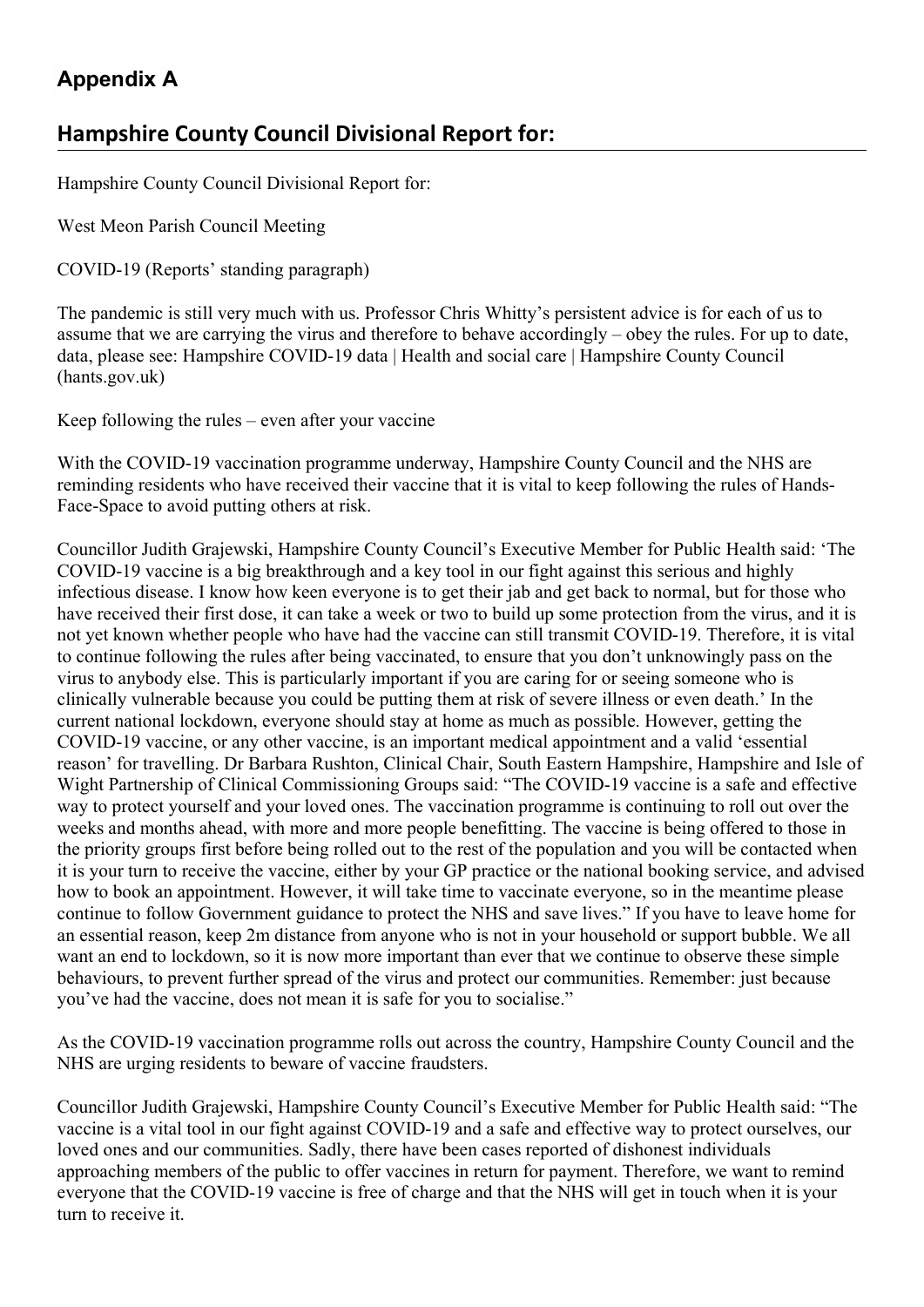"If you're contacted by anyone claiming to be from the NHS who asks for payment or a fee - or who gives you a link to a website to take payment for the vaccine - it is a scam.

"No-one from the NHS would come and knock on your door unannounced and you would not receive emails inviting you to click on links. If anyone approaches you in this way, or attempts to force or coerce you into handing over funds – in person or otherwise – always contact the police."

Those most at risk of being targeted by scammers are the elderly, as well as those who live alone, are selfisolating or are in financial difficulty. Many scammers are using increasingly sophisticated methods to target people.

Councillor Grajewski added: "I completely understand that many people are keen to get their jab as soon as possible, but please remember the COVID-19 vaccine is only available from the NHS. No-one can pay for it and jump the queue. If a private organisation contacts you suggesting they can provide the vaccine, it will be a scam."

The NHS are currently prioritising people most at risk from the ill effects of coronavirus to receive the vaccine. However, all eligible adults will eventually be offered the vaccine.

Dr Barbara Rushton, Clinical Chair, South Eastern Hampshire, at the Hampshire and Isle of Wight Partnership of Clinical Commissioning Groups said: "When it is the right time, you will be contacted to make an appointment. Most of us will receive a letter either from our GP or the national booking system, which will include all the information you need. Some services are currently also phoning and texting patients to invite them in. We are working as quickly as we can to vaccinate our communities and thank residents for their patience during this huge national undertaking. We will be in contact in due course, so there is no need to contact your GP surgery to request the vaccine or check if you will be invited."

Councillor Grajewski continued: "If you would like to know more about the vaccination, it is best to avoid unreliable sources, whether that's on the internet, from social media, or from a well-meaning friend. Misinformation can create all kinds of worries and concerns and scammers are trying to take advantage of people's uncertainty and anxieties about the pandemic. The most up-to-date and validated information will be from official sources such as the Government and NHS websites."

Other coronavirus-related scams include:

· Sales of fake products such as face coverings, supplements, anti-virus kits and sanitisers, which may be harmful or never arrive

· Bogus healthcare workers who try to gain access to your home by claiming to offer testing for COVID-19

· People pretending to be from charities offering to do shopping or carry out cleaning tasks

· Emails asking for donations to the NHS (spelling and punctuation errors in the text and unusual email sender details are a clue that the email is fake) Information about the COVID-19 vaccination programme is available on the NHS website.

If you believe you are the victim of a fraud, please report this to Action Fraud as soon as possible by calling 0300 123 2040 or visiting www.actionfraud.police.uk

COVID-19: Government gives green light to community testing for Hampshire

Following Government approval, asymptomatic testing for people going out to work has started across the county.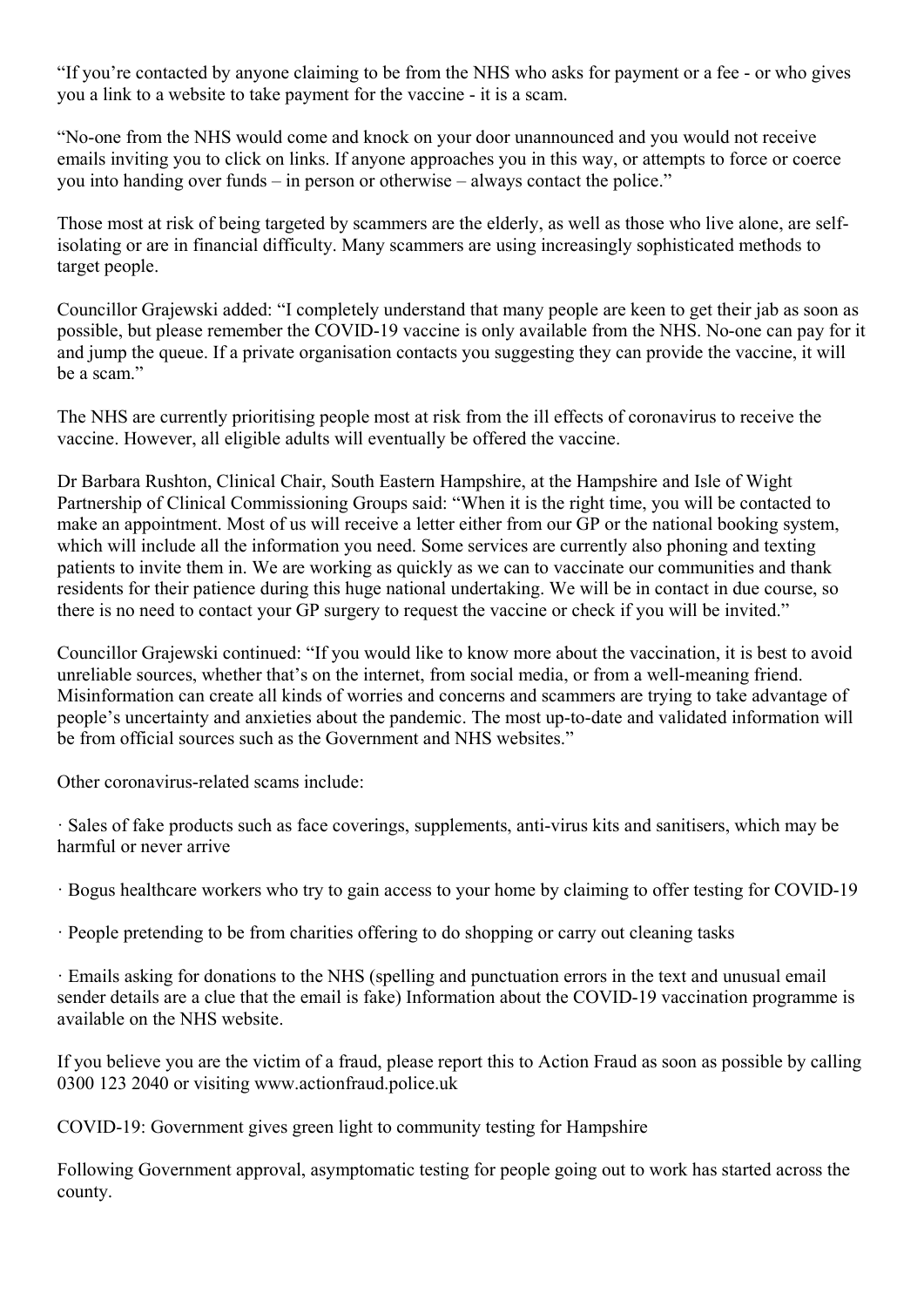The scheme is aimed at those without symptoms of coronavirus who are regularly leaving home to go to work, and who are not covered by an existing workplace testing scheme.

People who are working from home or shielding should not attend a community testing site. Anyone experiencing symptoms of coronavirus - a high temperature, a new, continuous cough, or a loss or change to their sense of smell or taste - should book a test online or call 119.

The County Council's Executive Member for Public Health, Councillor Judith Grajewski, said that this was a hugely positive and important development in our response to the pandemic and our continued efforts to protect the health of residents. Around one in three people with COVID-19 display no symptoms and could be spreading the virus without knowing. Community testing will help prevent transmission and break chains of infection, by identifying more cases quickly and ensuring that people are supported to self-isolate. Our teams at leisure centres, libraries and community centres have been working tirelessly to prepare their sites for the testing. She urged everyone who has to leave home for work to come forward for regular testing to protect themselves, their loved ones and our communities.

A total of 11 appointment-only community testing sites will become operational. Residents should check their district council website for dates and opening hours. The confirmed locations are:

- · Basingstoke & Deane former South Ham Library
- · East Hants Alton Sports Centre
- · Eastleigh The Point
- · Fareham Fareham College
- · Gosport Thorngate Hall Community Centre
- · Hart Hart District Council Offices
- · Havant Havant Library
- · New Forest Totton Health & Leisure Centre
- · Rushmoor Farnborough Leisure Centre
- · Test Valley Picket Twenty Sports Ground
- · Winchester Winchester Discovery Centre

Councillor Grajewski added: "I would like to reassure anyone who is visiting these sites to access the usual services that stringent infection control measures are in place. The layout at each site has been carefully designed to ensure people can move around them safely to prevent any possible spread of the virus. Furthermore, social distancing will be maintained throughout the testing process and trained staff will be in attendance on site, to guide people through the testing process and ensure that tests are completed safely and effectively."

#### How asymptomatic testing works

· Tests can be booked online 24 hours in advance through any district website or on the County Council website and appointments should take no more than 30 minutes. Anyone who cannot book online should contact their district council, who will be able to book a test on your behalf.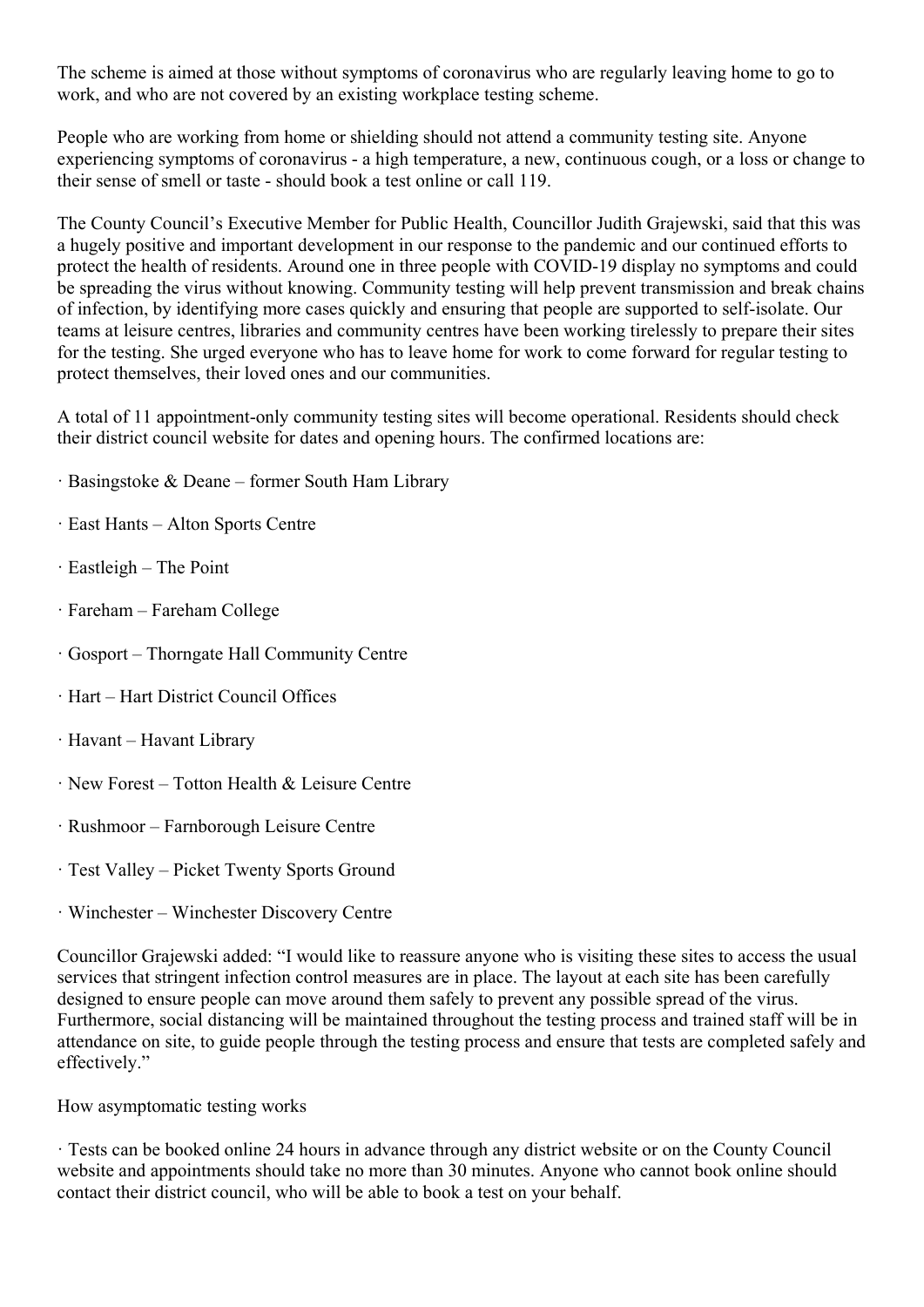· You will be asked not to eat anything for 30 minutes prior to your test.

· You will take a lateral flow test, which involves a self-administered swab of the nose and throat, under the guidance of trained staff.

· Results will be confirmed after leaving the testing site by text message sent direct to your mobile (or to a nominated mobile phone belonging to a family member or friend, if you do not have your own).

· You will be able to book two tests per week between three and five days after your first test throughout the programme. · Anyone receiving a positive test result will need to follow self-isolation guidance, but will not need to book a follow-up test.

For more information about testing without symptoms and to book an appointment at a community testing site, visit the County Council's website.

County Council asymptomatic testing locations

The community testing sites within the Havant Library and Winchester Discovery Centre buildings are not accessed from the main library entrances and separate entrances are clearly signposted for testing site visitors to use. Library customers using the Ready Reads click and collect service will not be impacted. Hampshire Libraries are closed for browsing, and fines are frozen. Access to Go Online public computers is temporarily suspended.

Cllr Roger Huxstep

Member for Meon Valley Division

Hampshire County Council 2nd March 2021

# Appendix B

Winchester City Councillor Report

March 2021

1. Local Plan consultation

Winchester City Council has now launched its consultation on a Strategic Issues & Priorities document as part of developing its new 15-year Local Plan for the Winchester District. The consultation will run until Monday 12 April.

As previously mentioned, the Local Plan excludes the South Downs National Park, which has its own Local Plan. However, although it will not apply in most of this area, parishes may wish to consider the contents as it will impact on any parts of their parish outside the National Park and could affect neighbouring areas.

The consultation can be viewed here www.localplan.winchester.gov.uk.

A number of virtual information events are taking place over the next few weeks. Details of all the dates, and how to book a place, are listed here: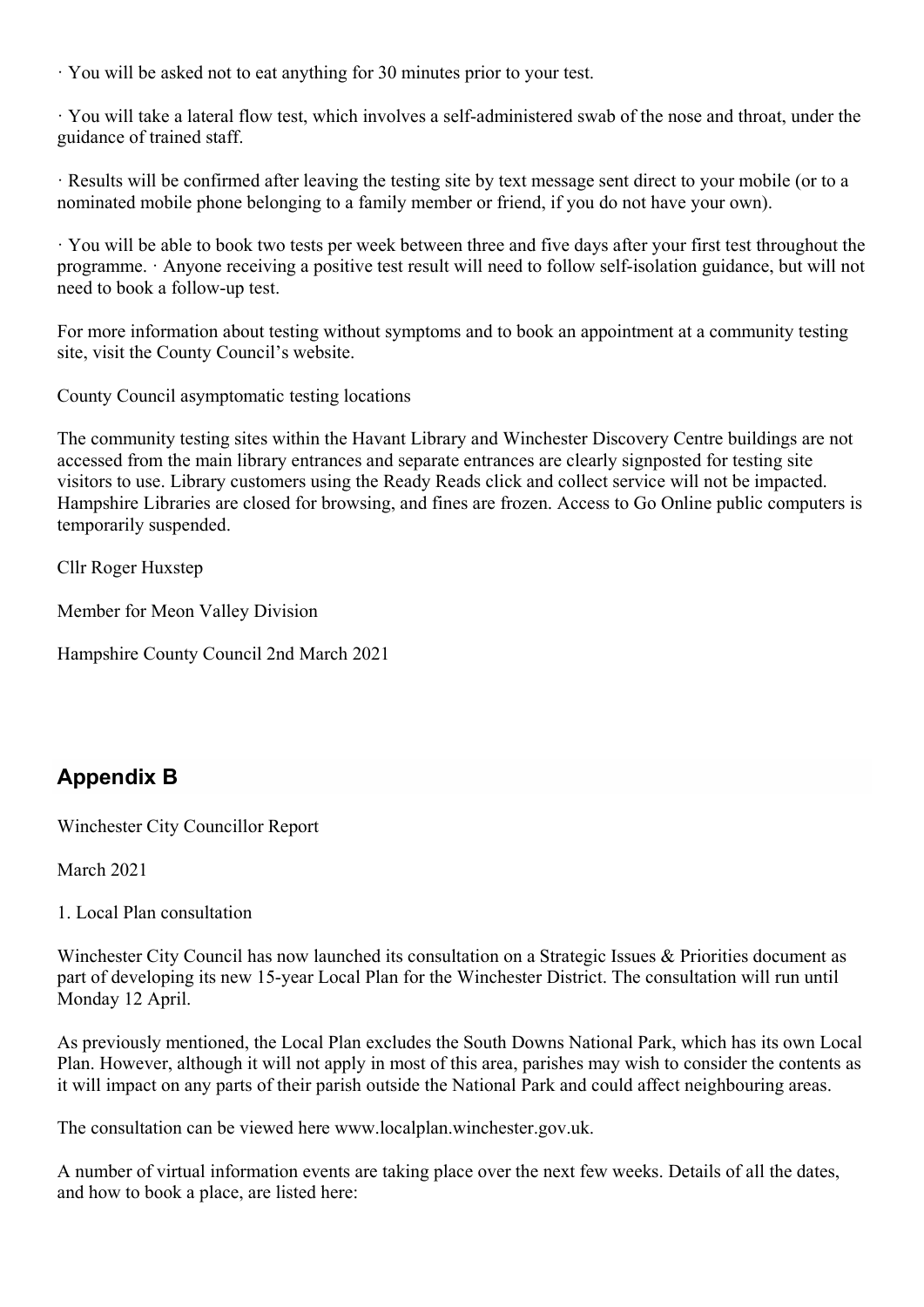4 March – 2pm click here to book 9 March – 7pm click here to book 12 March – 10am click here to book 20 March – 10.30am click here to book

#### 2. Council tax and charging increases

Winchester City Council's share of the Council Tax for the next financial year was approved at the full meeting of Council held on 24th February. The tax is to increase by 3%.

All other fees and charges will also be increased by an average of 3%. The exception is parking charges (as these were increased in October 20200 and the newly introduced charge for collecting garden waste.

The budget also contains a number of cost saving measures, including a reduction of 3.5 posts in the planning team.

#### 3. Boomtown update

Last year's Boomtown Festival was cancelled as the result of the pandemic. No final decision has been taken yet on this year's festival. The organisers, Boomtown Festivals Ltd (BFL) are in dialogue with Winchester City Council officers with the expectation of going ahead. However, this will depend on a range of factors relating to the pandemic, both nationally and locally, including any restrictions in place during August which could prevent the event from taking place. It may also be the case that if the picture for August remains too uncertain over the next few months, BFL will have to take make a decision whether or not to proceed well advance of the festival date.

Although it is for BFL to plan their own response to Covid, council officers, working with the Director of Public Health, will be assessing Boomtown's proposals in detail in relation to the pandemic. Collectively they will be working closely with the event organisers to ensure that the appropriate Covid secure measures are considered and adopted, in line with national guidance and the lockdown restrictions in place at the time. If the event cannot be delivered in a 'Covid secure 'way, then council officers will, in consultation with their public health colleagues, liaise with BFL and, if needs be, take action to prevent the event from taking place.

BFL have also recently submitted a planning application to South Downs National Park Authority to increase their currently permitted numbers to 74 999 with an additional 1000 Sunday tickets for locals. They have also applied for their current temporary consent for the festival to be made permanent. Details of the planning application can be viewed on the National Park website.

## 4. May elections

Elections for Hampshire County Council and for the police and crime commissioner for Hampshire and the Isle of Wight. New regulations will apply to polling stations as result of the pandemic and residents may therefore find it easier to apply for a postal or proxy vote. This can be done by following this link https://www.winchester.gov.uk/elections/absent-

#### 5. Get to Know Your NHS Public Meeting - 9th March at 7.30pm

A free online session is held on 9th March for residents of north and mid Hampshire to hear more about their local NHS, as part of the Hampshire Together: Modernising our Hospitals and Health Services programme. The aim of the session is to describe how services are currently delivered and from where and explain why it is felt improvements could be made.

The event will take place online via Zoom videoconferencing due to the current restrictions in place to help combat COVID-19 pandemic. If you would like to take part, you can register by visiting https://www.eventbrite.co.uk/e/get-to-know-your-nhs-tickets-